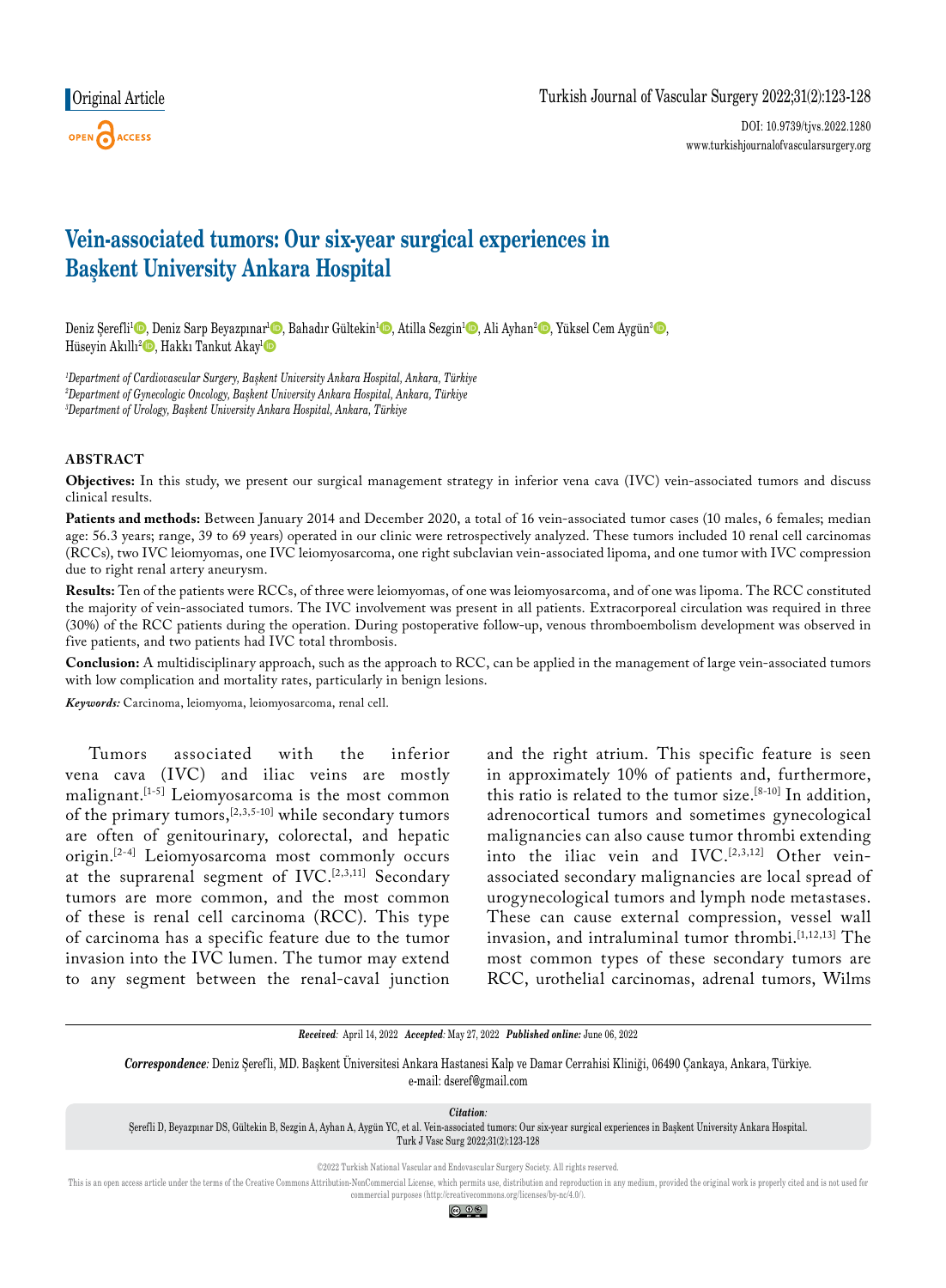tumor, leiomyoma, leiomyosarcoma, lipoma, and hepatocellular carcinomas.[13,14]

The common feature of almost all of these vein-associated tumors is that the survey is very short without surgical treatment.<sup>[15,16]</sup> While surgical management of tumors associated with the iliac vein and infrarenal vena cava level is optimal, surgery is more challenging for tumors associated with IVC at the suprarenal level. The reasons for this difficulty include more complex vascular structures at the suprarenal level, the liver complicating the surgical exposure, and the lack of clamping space for vascular repair or transposition.[5] Since RCC is the most common tumor causing tumor thrombus, this type of cancer has been the main focus of studies. Several classifications have been made for management of the vein-associated tumors regarding the extent of the tumor.[17-19] Novick classification is one of them and this classification is also used in our clinic.<sup>[18]</sup>

The main goal of treatment is to achieve complete revascularization with complete surgical resection. While this can be achieved with graft interposition after simple clamping in low-stage tumors, it can only be achieved with extracorporeal circulation support and even total circulatory arrest in higher-stage tumors. It is possible to manage this management with a multidisciplinary preoperative evaluation, which mostly includes an experienced cardiovascular surgeon, urologist, general surgeon, obstetric surgeon, cardiologist, radiologist and anesthesiologist.

In the present study, we aimed to present our surgical management strategy in vein-associated tumors and discuss the clinical results.

# **PATIENTS AND METHODS**

This single-center, retrospective study was conducted at Başkent University Hospital, Ankara, Türkiye, Department of Cardiovascular Surgery, between January 2014 and December 2020. A total of 16 vein-associated tumor cases (10 males, 6 females; median age: 56.3 years; range, 39 to 69 years) operated in our clinic were included. Data were retrospectively reviewed from the patients' clinic and outpatient clinic files. The tumors included 10 RCCs, three IVC leiomyomas, one IVC leiomyosarcoma, one right subclavian vein-associated lipoma, and one tumor with IVC compression due to right renal artery aneurysm. Data including age, sex, tumor type, tumor location, diagnostic methods and procedures were recorded. Patients over 18 years of age who had a vein associated

tumor were included. Preoperative evaluation was carried out with a task, which included gynecology, urology, cardiovascular surgery, general surgery and anesthesia teams according to the tumor type. Only artery-associated tumors and other tumors that did not undergo vascular repair, but were included in the operation were excluded.

#### **Operation procedure**

Preoperative classification and reconstruction: Preoperative classification was performed according to the Novick in patients with IVC infiltrating tumors diagnosed with RCC.[18] During the operation, primarily the venous system was attempted to be protected with primary repair. Cases were managed with tumor excision and repair of the vascular structure, primarily by preserving the vein, and if this could not be achieved, tumor excision and grafting approach were used. Primary closure was performed to allow up to 50% stenosis in the IVC, and if venoplasty was to be performed, repair was performed with a vascular patch. Vascular patch was also used for the repair of the iliac veins. Iliac ligation and graft interposition were not performed. While primary closure was used as the primary option in simultaneous arterial interventions, a polytetrafluoroethylene (PTFE) vascular prosthesis graft was used in cases requiring graft interposition. In one patient who had renal artery aneurysm, the kidney resected after IVC graft interposition was autotransplanted into the right iliac vein. Total circulatory arrest was performed in the same patient due to tumorlike invasion and adhesion to the renal vein. Also, cardiopulmonary bypass (CPB) was performed in a total of four patients. Two of these were type 3 RCC and the other two were leiomyoma at the hepatic vein level of the IVC.

*Postoperative follow-up:* The patients who were followed under low-molecular-weight heparin (LMWH) treatment during hospitalization were also followed with anticoagulant treatment in the postoperative period. The patients with suspicious symptoms related to vascular patency were first examined with ultrasonography, and if an abnormality was detected in this examination, advanced imaging methods were performed with computed tomography (CT) angiography or magnetic resonance angiography (MRA).

## **Statistical analysis**

Statistical analysis was performed using the IBM SPSS for Mac Version 20.0 software (IBM Corp. Armonk, NY, USA). Continuous variables were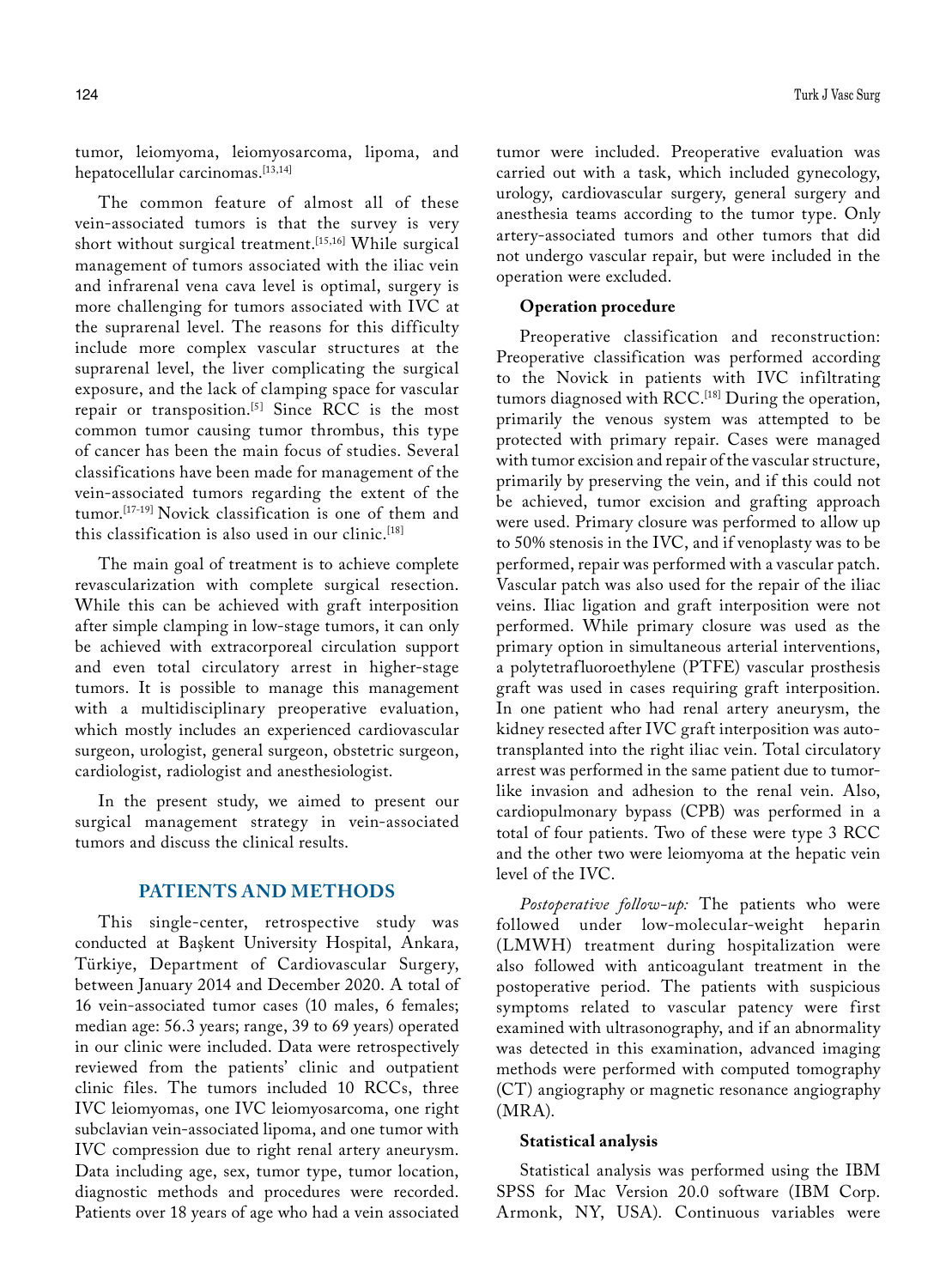| Table 1. Baseline data of the patients and procedural data (n=16) |                  |       |                 |        |         |  |  |  |  |  |
|-------------------------------------------------------------------|------------------|-------|-----------------|--------|---------|--|--|--|--|--|
|                                                                   | $\mathbf n$      | $\%$  | Mean±SD         | Median | Min-Max |  |  |  |  |  |
| Mean age (year)                                                   |                  |       |                 | 56.3   | 39-69   |  |  |  |  |  |
| Sex                                                               |                  |       |                 |        |         |  |  |  |  |  |
| Male                                                              | 10               | 62.5  |                 |        |         |  |  |  |  |  |
| Tumor                                                             |                  |       |                 |        |         |  |  |  |  |  |
| RCC                                                               | 10               | 62.5  |                 |        |         |  |  |  |  |  |
| Non-RCC                                                           | $6\phantom{.}6$  | 37.5  |                 |        |         |  |  |  |  |  |
| Distant metastasis                                                | $\boldsymbol{6}$ | 37.5  |                 |        |         |  |  |  |  |  |
| Vein                                                              |                  |       |                 |        |         |  |  |  |  |  |
| <b>IVC</b>                                                        | 13               | 81.25 |                 |        |         |  |  |  |  |  |
| IVC+RIV                                                           | $\mathbf{1}$     | 6.25  |                 |        |         |  |  |  |  |  |
| <b>RIV</b>                                                        | $\mathbf{1}$     | 6.25  |                 |        |         |  |  |  |  |  |
| <b>RSCV</b>                                                       | $\mathbf{1}$     | 6.25  |                 |        |         |  |  |  |  |  |
| Reconstruction                                                    |                  |       |                 |        |         |  |  |  |  |  |
| Primer                                                            | 15               | 93.75 |                 |        |         |  |  |  |  |  |
| Patch                                                             | $\mathbf{1}$     | 6.25  |                 |        |         |  |  |  |  |  |
| Cardiopulmonary bypass                                            | $6\phantom{.}6$  | 37.5  |                 |        |         |  |  |  |  |  |
| Complication                                                      | $\overline{4}$   | 25    |                 |        |         |  |  |  |  |  |
| Hospital stay (days)                                              |                  |       | $10.8 + 9.8$    |        |         |  |  |  |  |  |
| <b>IVC</b> filter                                                 | $\bf 5$          | 31.25 |                 |        |         |  |  |  |  |  |
| Venous thromboembolism                                            | $\bf 5$          | 31.25 |                 |        |         |  |  |  |  |  |
| Anticoagulation                                                   |                  |       |                 |        |         |  |  |  |  |  |
| <b>LMWH</b>                                                       | 15               | 93.75 |                 |        |         |  |  |  |  |  |
| <b>DOAC</b>                                                       | $\mathbf{1}$     | 6.25  |                 |        |         |  |  |  |  |  |
| Follow-up (month)                                                 |                  |       | $28.6 \pm 28.7$ |        |         |  |  |  |  |  |
| Mortality                                                         | 6                | 37.5  |                 |        |         |  |  |  |  |  |

SD: Standard deviation; RCC: Renal cell carcinoma; IVC: Inferior vena cava; RIV: Right iliac vein; RSCV: Right subclavian vein; LMWH: Low molecular weight heparin; DOAC: Direct oral anticoagulants.

expressed in median (min-max), while categorical variables were expressed in number and frequency. The Student t-test was used for the normally distributed data measured on a continuous/interval scale, while the Mann-Whitney U test was used for the non-normally distributed data. Cox regression (or proportional hazards regression) analysis was used as a method for investigating the effect of variables on the time a specified event takes to happen.

## **RESULTS**

Baseline data of the patients are summarized in Table 1. Ten of the patients were RCC, of three were leiomyomas, of one was leiomyosarcoma, and of one was lipoma. In addition, one case of renal artery aneurysm was included in this study due to its close relationship with the renal vein and IVC, and tumor-like behavior such as compression and adhesion. The RCC constituted the majority of veinassociated tumors. The IVC involvement was present in all patients. In the majority of the patients, it was possible to repair peripherally, whereas in one patient due to IVC excision, a stenosis of more than 50% was repaired using a Dacron patch. Extracorporeal circulation was required in three of the RCC (30%) patients during the operation.



**Figure 1.** Kaplan Meier curve showing 12-month survival.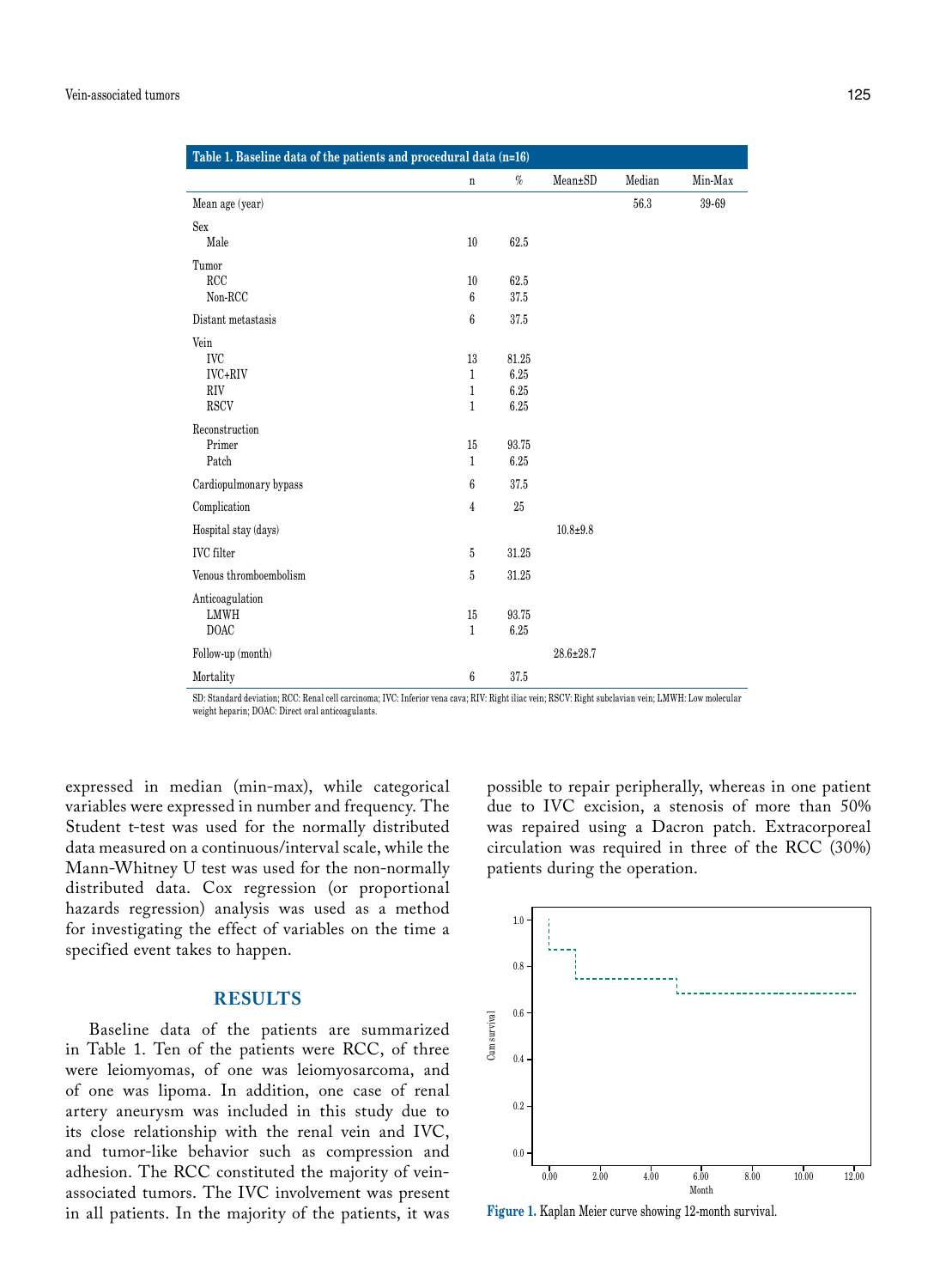| Table 2. Patients' data |        |     |                       |                |                  |                  |                    |                |                          |             |  |  |
|-------------------------|--------|-----|-----------------------|----------------|------------------|------------------|--------------------|----------------|--------------------------|-------------|--|--|
| $\rm N_{0}$             | Sex    | Age | Tumor                 | Reconstruction | Vein             | Follow-up        | <b>VTE</b>         | <b>CPB</b>     | Complication             | Mortality   |  |  |
| $\mathbf{1}$            | Male   | 60  | RCC                   | Primer         | <b>IVC</b>       | 12               | No                 | N <sub>0</sub> | Diaphragmatic laceration | $\rm No$    |  |  |
| $\overline{2}$          | Male   | 68  | RCC                   | Primer         | <b>IVC</b>       | 35               | No                 | $\rm N_{0}$    | $\rm No$                 | $\rm N_{0}$ |  |  |
| 3                       | Male   | 63  | RCC                   | Primer         | <b>IVC</b>       | 5                | <b>IVC</b> total   | $\rm No$       | Abdominal seroma         | Yes         |  |  |
| 4                       | Male   | 43  | RCC                   | Primer         | <b>IVC</b>       | 1                | <b>IVC</b> total   | N <sub>0</sub> | $\rm N_0$                | Yes         |  |  |
| 5                       | Female | 57  | RCC                   | Primer         | <b>IVC</b>       | $\bf{0}$         | No                 | Yes            | N <sub>0</sub>           | Yes         |  |  |
| 6                       | Male   | 62  | RCC                   | Patch          | <b>IVC</b>       | $\mathbf{1}$     | <b>IVC</b> partial | Yes            | Splenic laceration       | Yes         |  |  |
| 7                       | Male   | 69  | RCC                   | Primer         | <b>IVC</b>       | 71               | $\rm No$           | N <sub>0</sub> | No                       | $\rm No$    |  |  |
| 8                       | Male   | 74  | RCC                   | Primer         | <b>IVC</b>       | 72               | $\rm N_{0}$        | $\rm N_0$      | $\rm N_{0}$              | $\rm No$    |  |  |
| 9                       | Male   | 41  | RCC                   | Primer         | <b>IVC</b>       | 18               | <b>IVC</b> partial | $\rm No$       | No                       | Yes         |  |  |
| 10                      | Male   | 45  | RCC                   | Primer         | <b>IVC</b>       | 21               | $\rm No$           | Yes            | $\rm N_0$                | $\rm No$    |  |  |
| 11                      | Female | 69  | Lipoma                | Primer         | Right subclavian | 43               | $\rm No$           | $\rm N_0$      | $\rm N_0$                | $\rm No$    |  |  |
| 12                      | Female | 39  | Leiomyom              | Primer         | IVC+right iliac  | 29               | Right iliac        | Yes            | No                       | $\rm No$    |  |  |
| 13                      | Male   | 66  | Renal artery aneurysm | Primer         | <b>RSCV</b>      | $\boldsymbol{0}$ | $\rm No$           | Yes            | $\rm N_0$                | Yes         |  |  |
| 14                      | Female | 56  | Leiomyosarcom         | Primer         | Right iliac      | 14               | N <sub>0</sub>     | $\rm N_{0}$    | Retroperitoneal abscess  | $\rm No$    |  |  |
| 15                      | Female | 40  | Leiomyom              | Primer         | <b>IVC</b>       | 72               | N <sub>0</sub>     | $\rm N_{0}$    | No                       | $\rm No$    |  |  |
| 16                      | Female | 50  | Leiomyom              | Primer         | <b>RIV</b>       | 72               | N <sub>0</sub>     | Yes            | $\rm No$                 | $\rm N_{0}$ |  |  |

RCC: Renal cell carcinoma; VTE: Venous thromboembolism; CPB: Cardiopulmonary bypass; IVC: Inferior vena cava; RIV: Right iliac vein; RSCV: Right subclavian vein.

Major involvement was IVC due to RCC invasion. In addition, one patient had a compression effect due to a right subclavian lipoma. In RCC patients, after radical nephrectomy, angioplasty was performed vascular patch in one patient and primary repair was performed in other patients.

In the postoperative follow-up, venous thromboembolism (VTE) development was observed in five patients, and two patients had IVC total thrombosis. Auto-transplantation was performed in one patient after primary repair with CPB due to right renal vein and IVC injury. The CPB was required in a total of six patients. The IVC filter was needed in five patients. A total of six patients died during follow-up. In all patients, survival rate was 69% at 12 months (Figure 1). Also, patients' individual features are summarized in Table 2.

## **DISCUSSION**

The major disease that determines our knowledge and management strategies in large vein-associated tumors is RCC. This is due to the fact that up to 10% of RCCs have a tumor thrombus, possibly extending from the renal vein to the right atrium. This route of spread of the tumor is well defined and several leveling systems exist. The reason for this leveling is mainly based on establishing certain standardization in the operations approach.

The experience gained by RCC may have provided similar management in rarer tumors such as intravenous leiomyoma and leiomyosarcoma.

Leiomyomatosis is a disease defined more than a century ago and can be classified as rare in nonuterine vascular structures.[1,2,4] All patients with this disease, in which female sex is frequently affected, were also female in our study. Involvement of the disease can extend from uterine vascular structures to iliac veins, IVC and even intracardiac right structures. Accordingly, symptomatology may present with a wide spectrum, from leg swelling due to venous stasis to shortness of breath due to right heart failure. One of our patients had total thrombosis due to right common iliac vein involvement and this patient presented with massive leg swelling, while the other three patients had extremity edema findings due to IVC partial thrombosis. Leiomyomatosis that develops is thought to be a possible vascular involvement and a possible spread of uterine leiomyomatosis to the iliac vein or IVC. It is divided into four main stages according to the segment of spread iliac vein, IVC, and cardiac involvement. In one of our patients, left iliac vein reconstruction was performed after Stage 2 hysterectomy + bilateral oophorectomy. In this patient, cardiovascular surgery and gynecological surgery clinics worked together and no problem developed during the follow-up period of more than five years.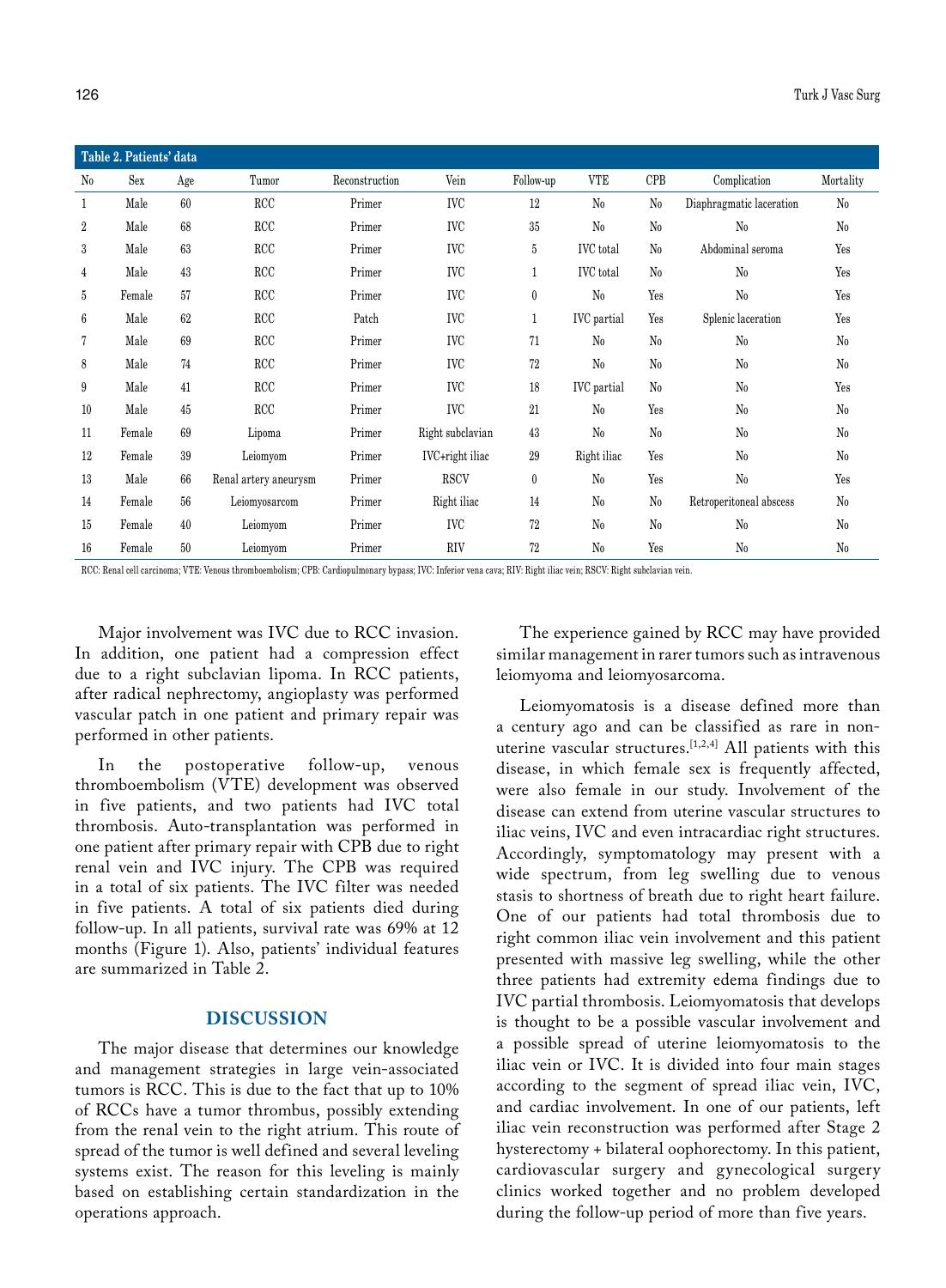It is difficult to separate RCC from non-RCC tumors in cases with involvement of the great veins, particularly when they are at the level of the IVC. At this stage, the diagnosis of RCC tumors can be made accurately by CT and magnetic resonance imaging  $(MRI)$  in the preoperative period.<sup>[20,21]</sup> Thus, it can be differentiated from other non-RCC tumors. We also use this imaging method in the preoperative differential diagnosis. Previously, the sex of the case was also a determining factor. While RCC comes to mind more in male patients with IVC-involved masses, non-RCC tumors are more frequently encountered in the female patient group.<sup>[2,3]</sup> In our patient group, it is consistent with this finding with a sex ratio of 9:1 in the RCC patient group.

Surgically, it is possible for this classification to include the RCC classification. Stage 3 division of the Novick classification indicates tumor involvement between the IVC and the right atrium at the level of the renal vein. In this involvement, when the classification of RCC surgical approach is entered, even surgical management with CPB is required in patients with Novick 3 and 4 involvement. In a patient with Novick 3, primary IVC repair was performed with CPB, and right iliac vein thrombosis developed in the three-year follow-up of this patient and was treated with LMWH.

In the current study, when the RCC and non-RCC groups were evaluated proportionally, postoperative VTE (40% and 16.6%, respectively), in terms of complications (40% and 16.6%, respectively), CPB requirement (30% and 50%, respectively) and mortality (50% and 16.6%, respectively) were determined. Considering these data, the fact that RCC is malignant and prone to metastasis may explain the higher rates of VTE, complications, and mortality compared to the non-RCC group. On the other hand, although the use of CPB was higher in the non-RCC group, the lower complication and mortality rate may be related to the holistic surgery and multidisciplinary approach.

Although the survival rate was 73% in RCC at regional stage during five-year follow-up, $[22]$  this rate was lower at 12 months in our follow-up. The possible reason for this may be related to the increased mortality rate of RCCs with venous thrombus involvement at the suprahepatic level. This rate is 21% at the suprahepatic level, while it increases up to 80% at the infrahepatic level.<sup>[23]</sup> This may be the reason for the decreased rate in our study.

The limitations of our study are non-randomization, retrospective design, and small sample size.

In conclusion, a multidisciplinary approach, such as the approach to RCC, can be applied in the management of large vein-associated tumors with low complication and mortality rates, particularly in benign lesions.

**Ethics Committee Approval:** The study was approved by Ethical Committee of Başkent University Medical School. The study was conducted in accordance with the principles of the Declaration of Helsinki.

Patient Consent for Publication: A written informed consent was obtained from each patient.

**Data Sharing Statement:** The data that support the findings of this study are available from the corresponding author upon reasonable request.

**Author Contributions:** Conception and design, provision of study materials or patients, collection, analysis and/or interpretation of data: D.Ş.; Provision of study materials or patients, collection, analysis and/or interpretation of data, drafting of the article: D.S.B.; Provision of study materials or patients, statistical expertise, drafting of the article: B.G.; Provision of study materials or patients, administrative, technical, or logistic support content, drafting of the article: A.S.; Provision of study materials or patients, administrative, technical, or logistic support content, collection, analysis and/or interpretation of data: Y.C.A., A.A., H.A.; Conception and design, administrative, technical, or logistic support content, statistical expertise, drafting of the article, critical revision of the article for important intellectual: H.T.A.

**Conflict of Interest:** The authors declared no conflicts of interest with respect to the authorship and/or publication of this article.

**Funding:** The authors received no financial support for the research and/or authorship of this article.

## **REFERENCES**

- 1. Gloviczki P, editor. Handbook of venous and lymphatic disorders. 4th ed. Florida: CRC Press; 2008.
- 2. Mingoli A, Feldhaus RJ, Cavallaro A, Stipa S. Leiomyosarcoma of the inferior vena cava: Analysis and search of world literature on 141 patients and report of three new cases. J Vasc Surg 1991;14:688-99.
- 3. Kieffer E, Alaoui M, Piette JC, Cacoub P, Chiche L. Leiomyosarcoma of the inferior vena cava: Experience in 22 cases. Ann Surg 2006;244:289-95.
- 4. Dzsinich C, Gloviczki P, van Heerden JA, Nagorney DM, Pairolero PC, Johnson CM, et al. Primary venous leiomyosarcoma: A rare but lethal disease. J Vasc Surg 1992;15:595-603.
- 5. Blute ML, Leibovich BC, Lohse CM, Cheville JC, Zincke H. The Mayo Clinic experience with surgical management, complications and outcome for patients with renal cell carcinoma and venous tumour thrombus. BJU Int 2004;94:33-41.